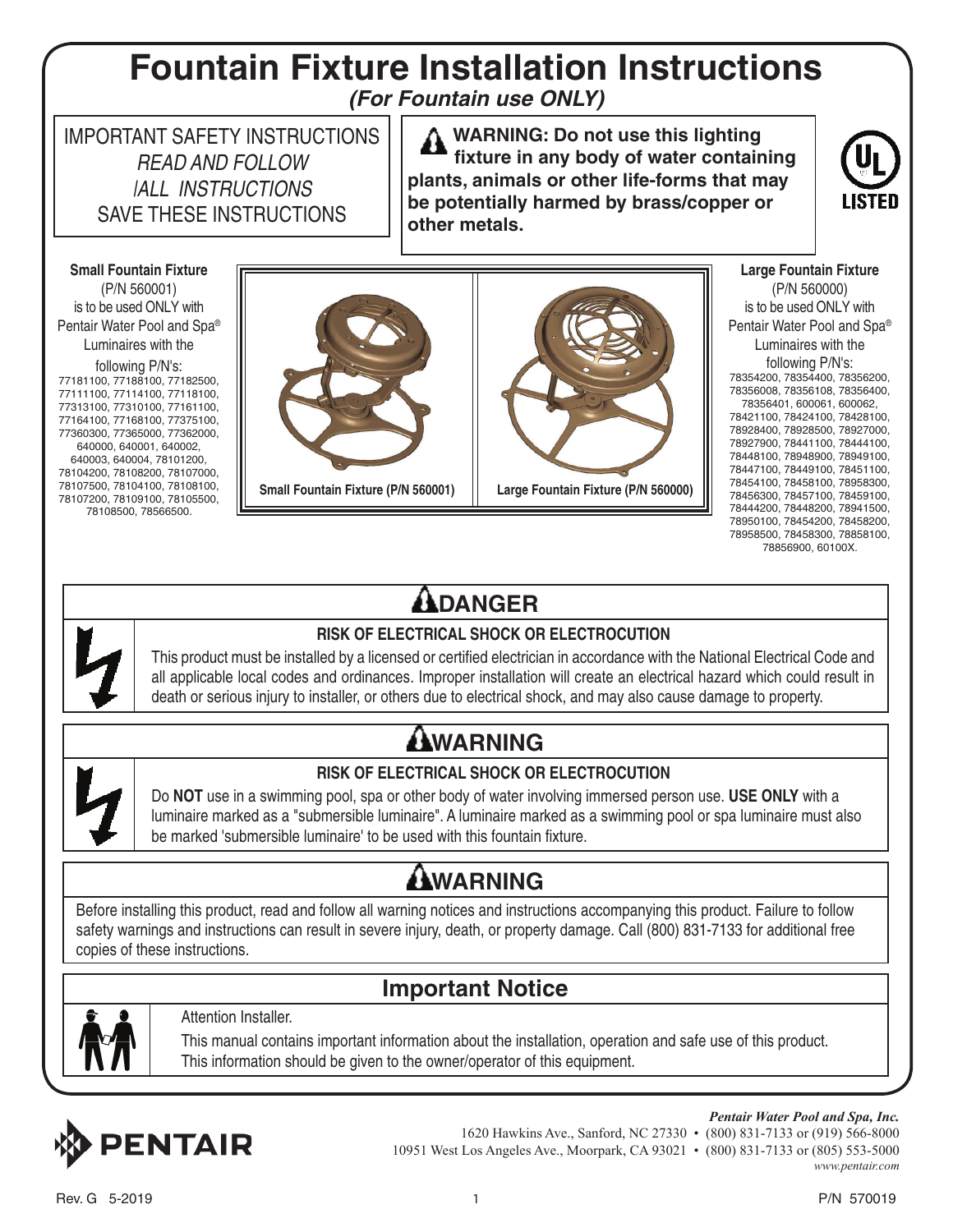### **Section I. Installing Fountain Light Fixture**

- A. Preparatory steps which must be completed by the electrician before the light fixture is installed:
	- 1. Verify that the fountain meets the requirements of the current National Electrical Code and all local codes and ordinances. A licensed or certified electrician must install the electrical system to meet or exceed those requirements before the underwater light is installed.
	- 2. Verify that the lighting circuit has a Ground Fault Circuit Interrupter (GFCI) for line voltage models and has an appropriately rated circuit breaker.
	- 3. Ensure that the fountain has enough water depth for the entirefixture to be completely submerged at least 2 inches below the minimum operating water level.
	- 4. Use only Pentair Water Pool and Spa® lights with this Fountain Fixture to ensure proper bonding and grounding.
- B. Steps to perform after the electrical system requirements are met:



**Figure 1.**

- 1. Assemble the Fountain Fixture cradle assembly as shown in Figure 1.
- 2. Position the light on the Fountain Fixture cradle assembly with the pilot screw in the 12 o'clock position.
- 3. Assemble the rock guard to the fixture with the pilot screw hole aligned with the pilot screw of the light.
- 4. Feed the cord through conduit to the Junction Box, *(check Local Codes for Junction Box installation requirements)*. Ensure that the length of exposed cord in the fountain is no more than 10 feet (3 m.), see Figure 2.
- 5. Cut the cord at the Junction Box, leaving at least 6 inches of cord to make connections.
- 6. Strip 6 inches of the outer cord jacket to expose the three insulated wires be careful not to damage the insulation on the three inner wires.
- 7. Connect all three wires to the corresponding circuit wires in the Junction Box and secure the Junction Box cover in place.
- 8. Position the Fountain Fixture as desired in the fountain.
- 9. Use the strain relief in the Fountain Fixture to secure the light cable.
- 10. If required by Local Ordinances, use the bonding lug in the Fountain Fixture to ensure proper bonding of light.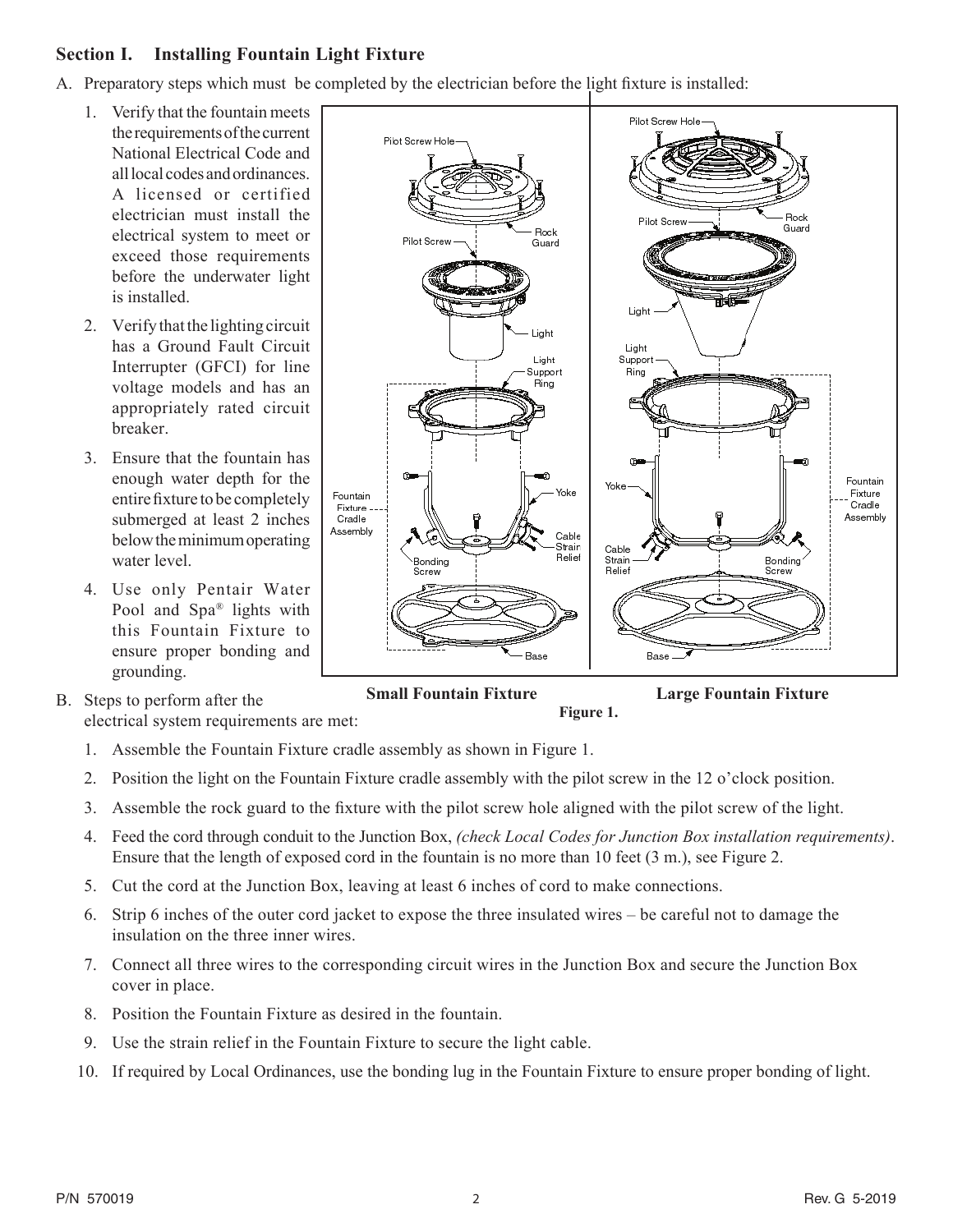# **WARNING**

Never operate this underwater light for more than 10 seconds unless it is totally submerged in water. Without total submersion, the light assembly will get extremely hot, which may result in serious burns or in breakage of the lamp or lens. This may result in serious injury to pool/spa users, installers, or bystanders, or in damage to property.

- 11. Fill the fountain until the light is completely submerged in water before operating it for more than 10 seconds. Entire fixture must be at least 2 inches below minimum operating water level.
- 12. Turn on main switch or circuit breaker, as well as the switch that operates the light itself, to check for proper operation. Refer to Operating Instructions.



**Figure 2.**